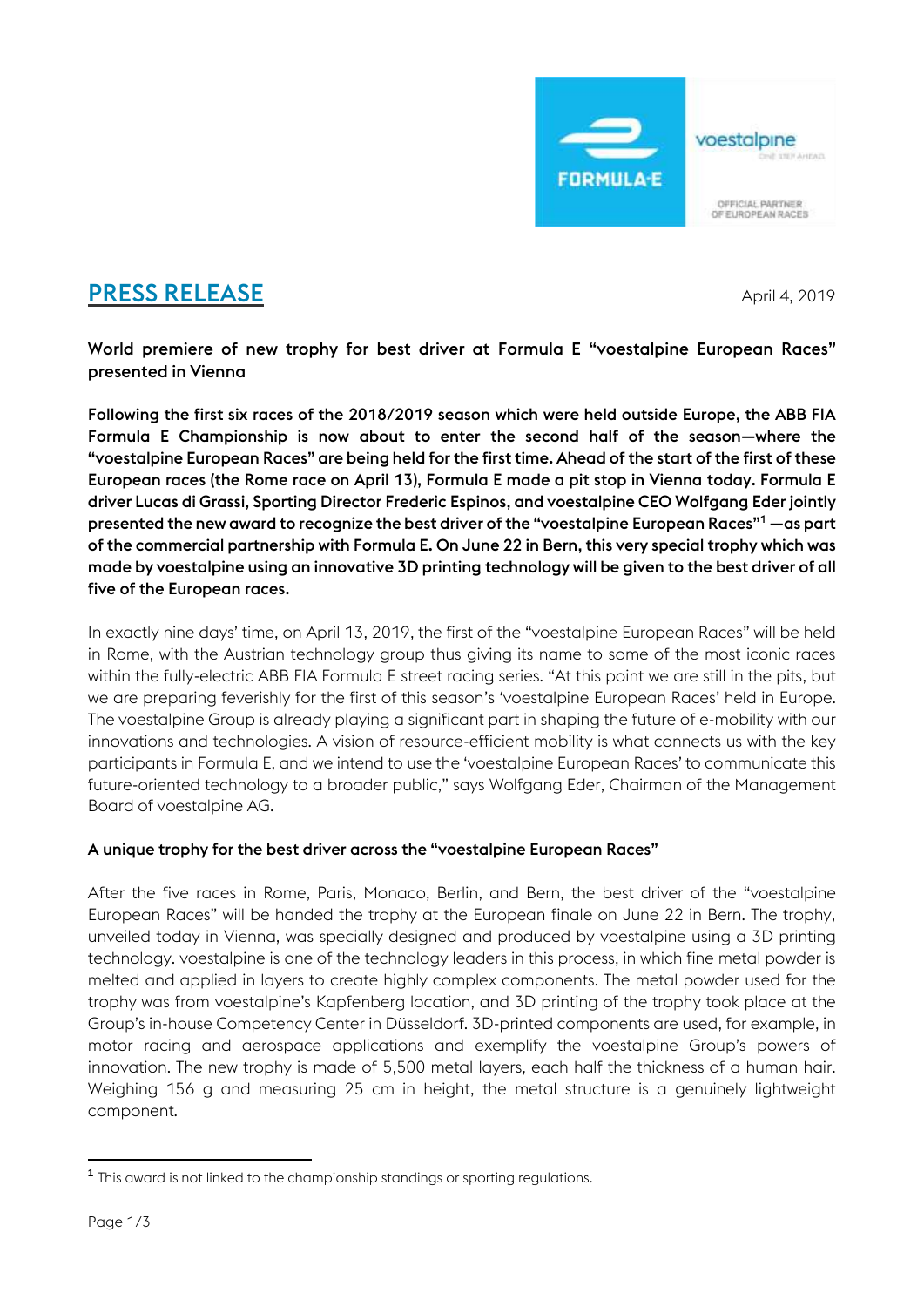

### Excitement ahead of the "voestalpine European Races"

Live at the unveiling of the trophy were also Formula E driver Lucas di Grassi, who is currently driving for the German team Audi Sport ABT Schaeffler, and Formula E Sporting Director Frederic Espinos. "The introduction of the 'voestalpine European Races' is an indication of the importance of Formula E to the development of new technologies for e-mobility specifically in Europe," says di Grassi. "For us drivers, this is an additional challenge, but also an incentive to win this prestigious trophy alongside the overall Championship. The specially produced trophy is unique and truly an additional motivation," adds di Grassi, who was Formula E Champion in the 2016/2017 season and with 29 podium positions in Formula E is one of the most successful drivers.

Frederic Espinos, Sporting Director of Formula E, is also excited about the upcoming European races: "Formula E is an ideal platform for the development of technological innovations in e-mobility," he comments. "The partnership with voestalpine and this special prize is also in itself an innovation and unique to the ABB FIA Formula E Championship. I'm very much looking forward to seeing who will be the first to be entered on the list of best drivers of the 'voestalpine European Races' and who will lift the voestalpine trophy in Bern," he says.

#### E-mobility: an international growth area for voestalpine

voestalpine generates around 50% of its Group revenue of EUR 13 billion in the future-oriented market of mobility, and e-mobility is playing an increasingly important part within that field. The Group already provides advanced electrical steel as a pre-material and components for even more efficient emotors. By producing ultra high-strength lightweight automotive components, the Group is also already making a key contribution to increasing the range of e-cars.

#### voestalpine and Formula E

The Austrian technology group voestalpine will be a partner to the ABB FIA Formula E Championship for an initial period of two years starting from the 2018/2019 season. The company is lending its name to all the races run in Europe, and presents the "voestalpine European Races". The starting signal will be given in Rome on April 13, and then the European leg will gather pace with races in the heart of the cities of Paris (April 27), Monaco (May 11), and Berlin (May 25). The chequered flag will be waved on June 22, in Bern. At that final point we'll know which of the 22 drivers will be the best-performing driver across the "voestalpine European Races" in 2019. In Bern, the winner of the five European races will be awarded a trophy produced by voestalpine using special 3D printing technology. <https://www.voestalpine.com/formulaemedia>